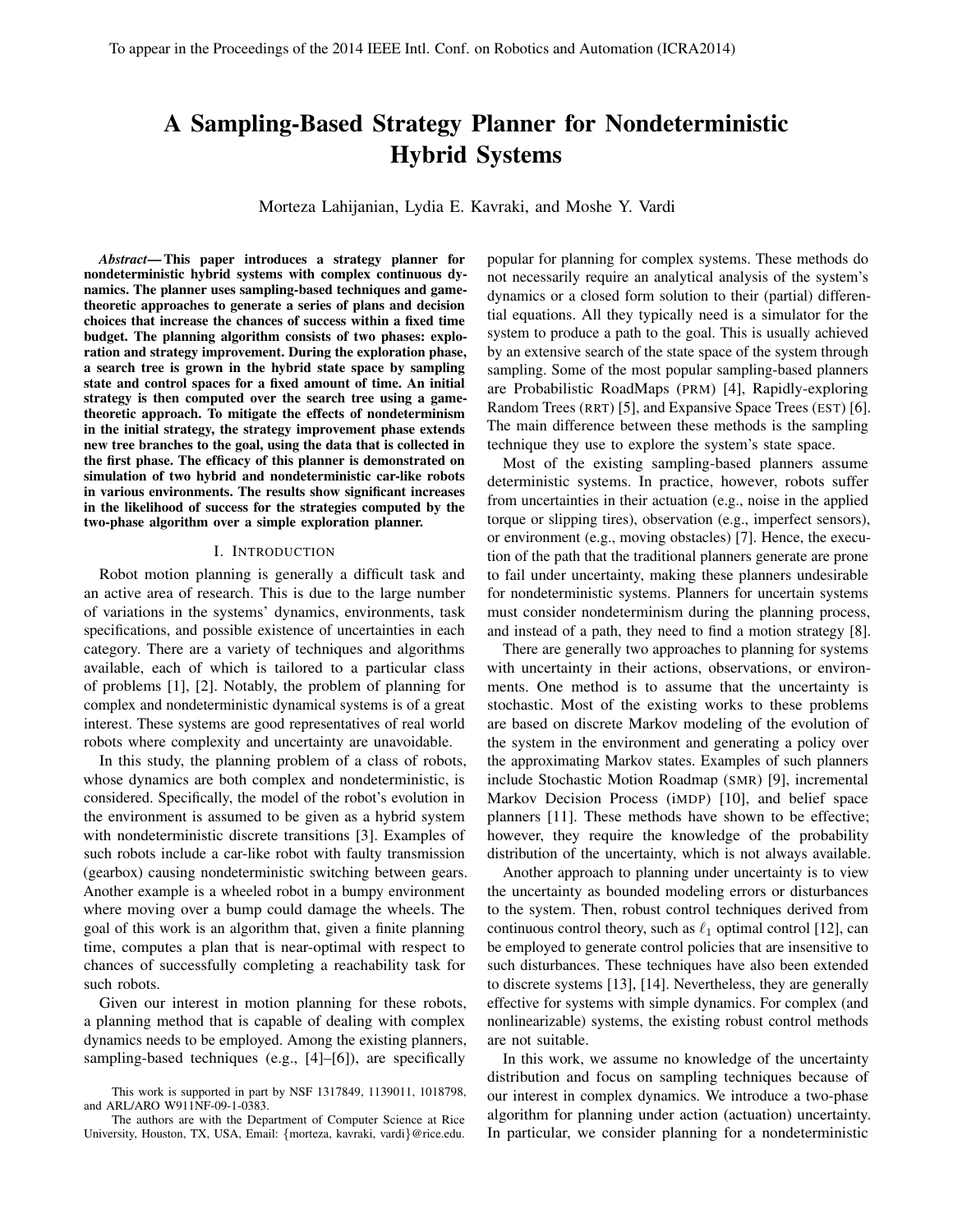hybrid system as the model for the robot's evolution in its environment, where the uncertainty is captured as nondeterministic transitions between the discrete modes of the hybrid system. Such a framework allows modeling of robots with several continuous dynamics with discrete switching between them. Therefore, the effect of uncertainty on the robot can be captured as a change in its continuous dynamics.

The first phase of the algorithm searches the hybrid state space and computes an initial motion strategy for a nondeterministic hybrid system to reach a goal. A motion strategy is generated first by growing a search tree in the state space of the system through sampling state and control spaces and then finding a strategy over the tree. In the second phase, the algorithm improves the initial strategy and increases the chances of success. This is achieved by taking advantage of the tree data structure that is collected in the first phase and generating new tree branches to the goal. Since the state space search is performed in a fixed amount of time, no optimality guarantees can be catered for the attained strategy.

To the best of our knowledge, there is currently no existing algorithm that allows for planning for nondeterministic hybrid systems with complex continuous dynamics. The algorithm that we present in this paper is the first attempt in this direction. As that, this paper introduces a game-theoretic approach to sampling-based motion planning. We evaluated our algorithm in several case studies with different hybrid robots in a variety of environments. In these case studies, the algorithm was always able to find a motion strategy in the first phase given enough time. The obtained results also show that the second phase of the algorithm remarkably improves the results of the first phase.

The remainder of the paper is organized as follows. In Sec. II, we formally define nondeterministic hybrid systems and give a background on game trees. We formulate the problem and state our approach in Sec. III. In Sec. IV, we introduce our planning algorithm. We present case studies and their results in Sec. V. In Sec. VI, we conclude the paper with final remarks and discuss possible future directions.

#### II. DEFINITIONS

### *A. Nondeterministic Hybrid Systems*

In this study, we consider uncertain robots with complex dynamics whose evolution in an environment can be described as a nondeterministic hybrid system [3]. Hybrid systems consist of both continuous and discrete dynamic behavior and provide a modeling framework for the systems that operate under different continuous dynamics and discrete switching (transitioning) between them. The hybrid system that we consider in this work allows the discrete transitions to be nondeterministic but the continuous dynamics are deterministic. A formal definition of this nondeterministic hybrid system is given below.

# *Definition 1 (Nondeterministic Hybrid System):*

A nondeterministic hybrid system is a tuple  $H = (S, s_0, I, E, G, J, U, F)$ , where

•  $S = Q \times X$  is the hybrid state space that is a product of a set of discrete modes,  $Q = \{q_1, q_2, \ldots, q_m\}$  for



Fig. 1: A nondeterministic hybrid system of a car robot with three gears. The system is subject to uncertainty because when it needs to switch to gear three from gear two, it could mistakenly shift to gear one. This is captured as the nondeterministic transition enabled by guard  $G_{q_2\{q_1q_3\}}$ .

some finite  $m \in \mathbb{N}$ , by a set of continuous state spaces  $X = \{X_q \subseteq \mathbb{R}^{n_q} : q \in Q \land n_q \in \mathbb{N}\};$ 

- $s_0 \in S$  is the initial state;
- $I = \{I_q : q \in Q\}$ , is the set of invariants, where  $I_q: X_q \to {\{\top, \bot\}};$
- $E \subseteq Q \times Q$  describes discrete transitions between modes in Q;
- $G = \{G_{qQ'} : Q' \subseteq Q \land (q,q') \in E \ \forall q' \in Q'\},\$ where  $G_{qQ'}$  :  $X_q \rightarrow {\{\top, \bot\}}$  is a guard function that enables a transition between mode  $q$  to a mode in  $Q'$  given the continuous state of the robot. The transition is deterministic if  $|Q'| = 1$ ; otherwise, it is a nondeterministic transition;
- $J = \{J(q, q') : (q, q') \in E\}$ , where  $J(q, q') : X_q \to$  $X_{q'}$  is the jump function;
- $U = \{U_q \subset \mathbb{R}^{m_q} : q \in Q \land m_q \in \mathbb{N}\}\$ is the set of control spaces;
- $F = \{F_q : q \in Q\}$ , where  $F_q : X_q \times U_q \times \mathbb{R}^{\geq 0} \to X_q$  is the flow function that describes the continuous dynamics of the system through a set of differential equations in each mode q.

A pair  $s = (q, x) \in S$  denotes a hybrid state of the system.  $F_q(x, u, t)$  gives the continuous state of the system when the control  $u$  is applied for  $t$  time units starting from state  $x$ .

The evolution of robot represented by the nondeterministic system H is as follows. The robot starts evolving from its initial state  $s(0) = s_0 = (q, x_0)$  according to the flow function  $F_q(x, u, t)$  with control  $u \in U_q$ . Let  $\tau$  denote the time that the robot first hits the guard  $G_{qQ'}$ . Then, the system makes a transition to mode q' if  $Q' = \{q'\}$ . If  $Q' =$  $\{q', q'', \ldots, q^{(n)}\}\$ , it makes a transition to one of the states in  $Q'$  nondeterministically, say  $q'$ . The robot dynamics change to  $F_{q'}(x, u, t)$  at the continuous state  $x(\tau) = J(q, q')$ , i.e.,  $s(\tau) = (q', J(q, q'))$ . Thus, the robot now moves according to  $F_{q'}$  for control  $u \in U_{q'}$ . This process goes on as long as the invariant function remains true. As soon as the invariant becomes false, the system terminates, and the robot stops moving. In the physical world, this means the robot has either collided with an obstacle or has reached a goal region.

To illustrate a nondeterministic hybrid system, consider a car with three gears as shown in Fig. 1. When in gear  $i \in \{1, 2, 3\}$ , the robot operates according to differential equation function  $F_{q_i}$ , which can be complex (e.g., a second-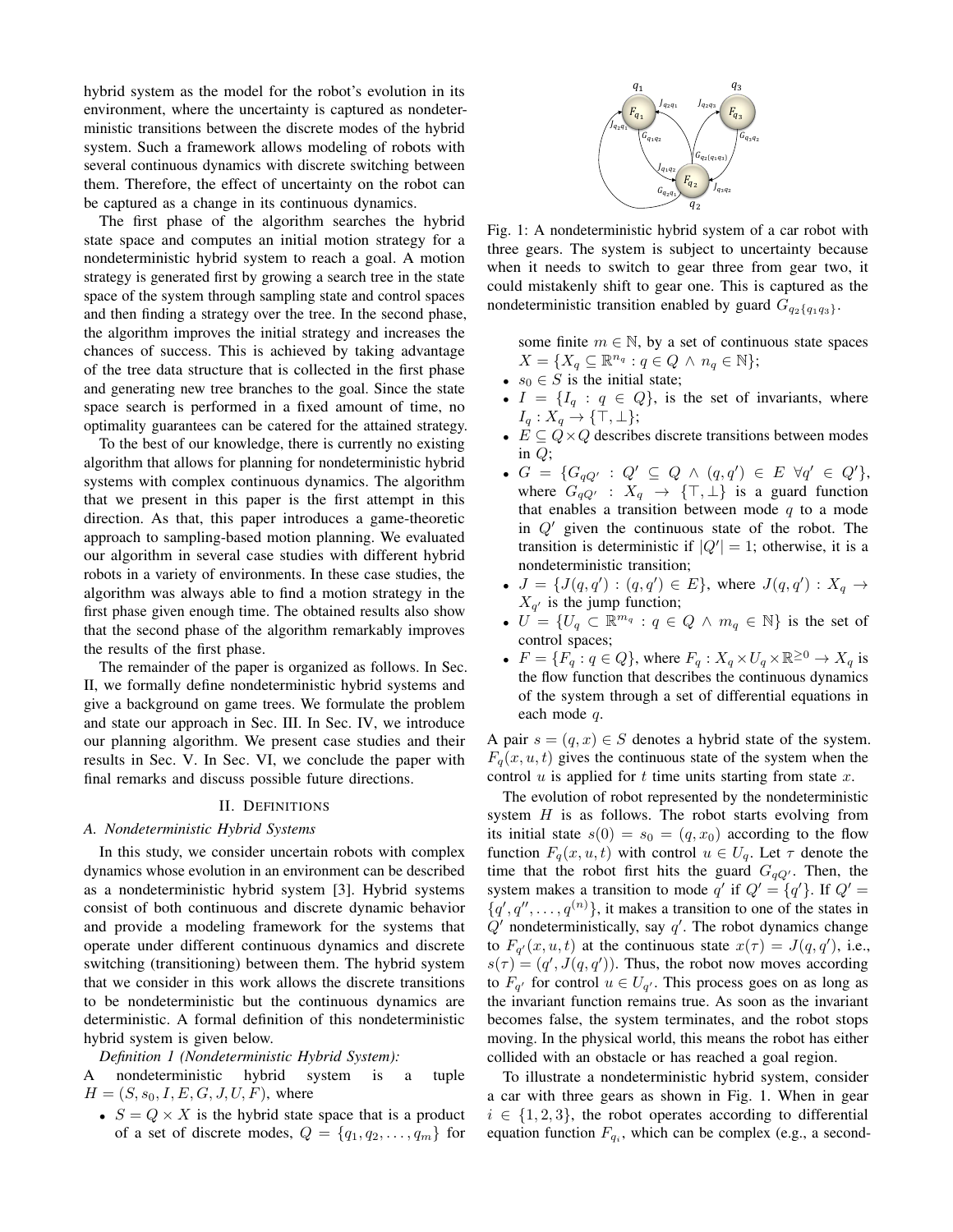order car). The robot switches gears when a guard is enabled. The robot is susceptible to making a mistake when the guard of gear two to gear three is enabled. In this case, the robot could mistakenly shift to gear one instead of gear three. This is captured as a nondeterministic transition triggered by  $G_{q_2{q_1q_3}}$  in the nondetereministic hybrid system in Fig. 1.

## *B. Game Trees,* AND/OR *Trees, and Strategies*

The work presented in this paper also uses the concepts and techniques of *game trees*. A game tree is a tree whose nodes and edges represent board positions and moves of a game, respectively [15]. At each node, a finite set of discrete inputs (moves) is available. Each node-input pair results in a set of children in the tree.

An AND/OR *tree* models a game tree as a two-person, MIN-MAX, game with perfect information. It represents the board positions resulting from MIN's and MAX's moves by OR and AND nodes, respectively. Moves of the game proceed in strict alternation between MIN and MAX until no further moves are allowed by the rules of the game. After the last move, MIN receives a penalty which is a function of the final board position. The amount of penalty is defined by a cost function. Thus, MIN always seeks to minimize the penalty, while MAX does the converse.

Given an AND/OR tree representation of a problem, we can identify its potential solutions, each represented by a *strategy tree*. A strategy tree of AND/OR tree  $\mathcal{T}_a$  is a subtree of  $\mathcal{T}_a$ . We formally define these notions below.

*Definition 2 (Strategy):* A strategy over a game tree is a mapping from a node to an element of the input set available at the node. A strategy can be represented as subtree of an AND/OR tree.

*Definition 3 (Optimal Strategy):* An optimal strategy over a game tree is the one whose AND/OR tree representation minimizes the cost given by a cost function at the root of the tree.

#### III. PROBLEM FORMULATION AND APPROACH

We are interested in motion planning for a robot with complex dynamics, whose motion in its environment is modeled as a nondeterministic hybrid system, to reach a goal state while avoiding obstacles. Note that finding a path from the initial state to the goal is not sufficient. Due the existence of nondeterministic transitions between different continuous dynamics, the robot is prone to diverge from the desired path generated by the traditional motion planners. Thus, an optimal strategy that maximizes the chances of reaching the goal over all possible paths is desired.

There are immediate hurdles in approaching this problem due to undecidability. In [16], it was shown that the problem of reachability of even a simple deterministic hybrid system is undecidable. Hence, in this work, we target a simpler version of the above problem: computing an optimal strategy over a subset of all possible paths. In this case, the strategy is guaranteed to be globally optimal only when its chances of failure is zero. Otherwise, it is suboptimal with respect to the set of all paths. We refer to this strategy as a *near-optimal strategy*. A formal statement of this problem follows.

*Definition 4 (Strategy Planning Problem (*SPP*)):* Given a robot with complex dynamics whose motion in its environment is represented by a nondeterministic hybrid system H with initial state  $s_0$ , a set of goal states  $S_{\text{goal}} \subseteq S$ , and a maximum planning time  $T_{\text{SPP}}$ , find a near-optimal strategy for the robot that maximizes its chances of reaching a state in  $S_{\text{goal}}$ .

To approach this problem, we design a strategy planning algorithm consisting of two phases. In the first phase, the algorithm explores the state space of the hybrid system to find as many paths to  $S_{\text{goal}}$  as possible from initial state  $s_0$  within a finite time. Then, a strategy that optimizes the chances of success over these paths is computed. In the second phase, the algorithm attempts to improve this initial strategy towards a globally optimal strategy by generating new paths with a bias towards the successful paths found in the first phase.

To explore the hybrid state space of  $H$ , we grow a search tree rooted at  $s_0$  using a sampling-based algorithm for duration  $T_{\text{exp}} \leq T_{\text{SPP}}$ . Due to nondeterminism, this tree includes node-action pairs with multiple children, making it a game tree. We need to find a strategy to the goal leaves over this tree. Search trees are typically large and dense, and computing strategies over them is expensive. However, we are only interested in the portion of the tree that leads to  $S_{\text{goal}}$ . Thus, we prune the search tree to the branches whose leaves are in the goal set. We refer to the resulting tree as the *solution tree*. We model this tree as an AND/OR tree, where MIN player gets to choose a sampled control at each of the solution tree nodes first, and then MAX (the adversary) picks a child of the corresponding node-control pairs. Recall that MIN always seeks to minimize the total cost. By assigning the cost of each node-control pair in accordance with the number of resulting children that do not belong to the solution tree, MIN's strategy becomes to select the controls that minimizes the chances of failure. MAX's strategy is to choose the child that maximizes the chances of failure (see Sec. IV-A.2). As a result, the strategy tree that maximizes the chances of success over the search tree can be obtained. Recall that this strategy is optimal with respect to the search tree, but globally it is near-optimal. In the case that the total cost at root is zero, then this strategy is globally optimal.

The second phase of the algorithm is prompted only if the obtained strategy does not guarantee global optimality, i.e., there exists a path that does not end in a goal state under the computed strategy. The algorithm begins by finding the children of the node-control pairs of the strategy tree that belong to the search tree but not the strategy tree. We refer to these children as the set of failing nodes and denote them by  $S<sub>fail</sub>$ . Then, for each of these nodes, the algorithm tries to generate a new branch (path) to goal by using solution tree branches as guides. These paths are achieved by sampling controls and selecting the one that maximizes a progress function. The progress function measures distance towards the solution tree branches (see Sec. IV-B.1). The result of the second phase of the algorithm is an improved strategy.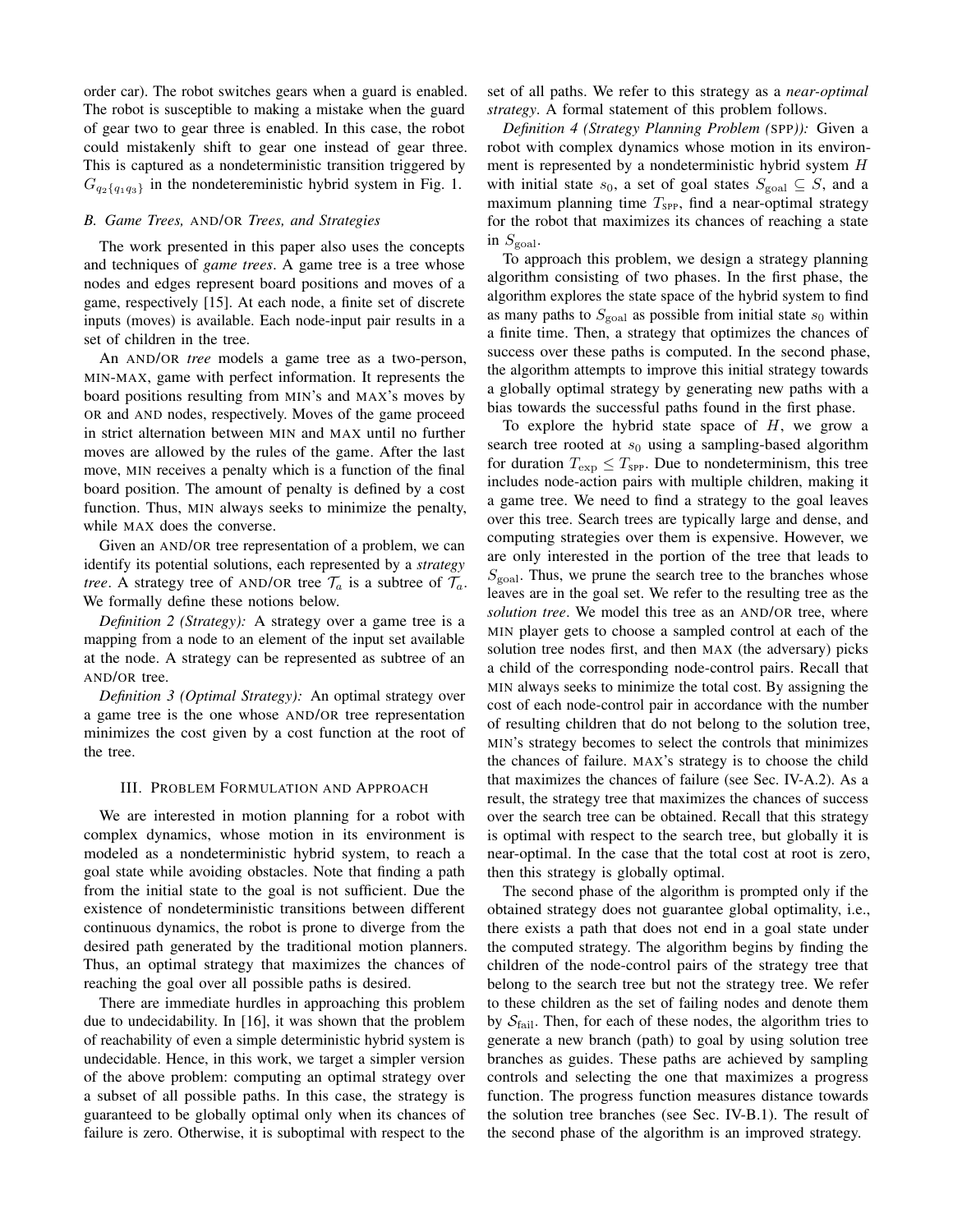### IV. STRATEGY PLANNING ALGORITHM

As mentioned above, our strategy planning algorithm consists of two phases, exploration and strategy improvement. In this section, we describe these phases in detail.

#### *A. Phase I - Exploration*

*1) State Space Search:* As the first step to approach SPP, we explore the state space of the system for a fixed amount of time. The search is performed by growing a search tree rooted at initial state  $s_0$  by sampling the control space and using the system's dynamics. The nodes of the tree are hybrid states. If the system is in mode  $q$ , controls are sampled from  $U_q$ , and the dynamics used to extend a trajectory are given by  $F_q$ . During the extension of the tree, the invariant function  $I_q$ checks whether the generated paths between two nodes are valid (i.e., the path is collision free).  $I_q$  also labels a node as a goal if the node is in  $S_{\text{goal}}$ . The guard  $G_{q\{\cdot\}}$  checks whether a transition in the robot dynamics needs to take place. Once a guard is enabled during the execution of sampled control u at node s, the child (children) of the pair  $(s, u)$  is given by jump function(s)  $J(q, \cdot)$ .

Recall that there are guards that enable nondeterministic transitions. Even though the system is actually given one of the possible outcomes of this transition during its execution, in the search-tree expansion, we include all possible outcomes of the nondeterministic transitions. This information is important to keep because we are in fact constructing a game tree, and each outcome of the nondeterministic transition corresponds to a child of the node-input pair of the game tree. This data is critical in correct computation of a strategy. Therefore, once  $G_{q_iQ'}$ , where  $|Q'| = n_{Q'} > 1$ , is enabled during the execution of u at s, the node-control pair  $(s, u)$  has  $n_{Q}$ children, each of which is given by  $J(q, q')$  for each  $q' \in Q'$ .

There are many sampling-based tree expansion techniques (e.g., RRT [5] and EST [6]). Our framework is not limited to a particular technique, and each of these methods can be employed in the exploration step. One can choose the sampling-based planner that deemed to work well for the system under the consideration without the nondeterminism. This selection can be based on benchmarking facilities of OMPL [17] or any others.

*2) Pruning and Initial Strategy Computation:* Recall that the obtained search tree is, in fact, a game tree, over which we would like to find a strategy that maximizes the chances of reaching goal leaves. Since no distribution is assumed for the system's uncertainty, we define the maximization of the chances of success to be equivalent to the minimization of the number of paths that do not lead to a goal leaf. In the MIN-MAX formulation of the game, MIN desires to pick the controls that lead the system to a goal leaf (minimizing failure) while MAX tries to choose the children that prevent the system from reaching goal. In the AND/OR tree representation of the game, hence, SPP is reduced to finding the subtree (optimal strategy) that minimizes the total number of failing nodes. We stress that this strategy is only optimal with respect to the search tree and guaranteed to be globally optimal if there

# Algorithm 1 Pruning and Near-Optimal Strategy

**Input:** search tree data structure and queue of goal leaves  $S_g$ **Output:** solution tree  $\mathcal{C}_{\text{sol}}$ , optimal cost  $c^*$ , optimal strategy  $u^*$ 

1:  $K = S_a$ 2: while  $K \neq \emptyset$  do<br>3:  $k = K$ . DEOUE  $k = K.DEQUEUE()$ 4: **if**  $k \neq root$  **then**<br>5: *K*.ENQUEUE(F  $K$ .ENQUEUE(PARENT $(k)$ ) 6: add k to  $C_{\text{sol}}(\text{PARENT}(k), u(\text{PARENT}(k), k))$ <br>7: **if**  $k \in S_a$  **then** 7: if  $k \in S_g$  then<br>8:  $c^*(k) = 0$ : u 8:  $c^*(k) = 0; u^*(k) = 0$ 9: **else**<br>10: **f** 10: **for all**  $u \in u(k)$  **do**<br>11:  $c(k, u) = \cos(\frac{k}{k})$ 11:  $c(k, u) = \cos(x, u) + \sum_{s \in \mathcal{C}_{\text{sol}}(k, u)} c^*(s)$  $12:$  $x^*(k) = \min_{u \in u(k)} c(k, u)$  $13:$  $f^*(k) = \arg \min_{u \in u(k)} c(k, u)$ 14: **return**  $C_{\text{sol}}$ ,  $c^*$ ,  $u^*$ 

are no failing nodes in the strategy tree. The computation of this initial near-optimal strategy is explained below.

Since search trees are usually large, and computing strategies is generally expensive, we first prune the tree to the branches that end in a goal leaf. This is the portion of the tree that we are interested in and refer to it as the solution tree. During the process of pruning, we also assign a cost to each node-control pair that belongs to the solution tree. We define the cost of control  $u$  at node  $s$  to be:

$$
COST(s, u) = |\mathcal{C}_{sea}(s, u)| - |\mathcal{C}_{sol}(s, u)|,
$$
 (1)

where  $\mathcal{C}_{\text{sol}}(s, u)$  and  $\mathcal{C}_{\text{sea}}(s, u)$  are the set of children of  $(s, u)$ in the solution tree and search tree, respectively. In words, the cost of choosing control  $u$  at node  $s$  is the number of children that do not lead to a goal. Therefore, by minimizing the total cost of the node-control pairs in the solution tree, we favor the selection of the actions that increase the chances of success.

We perform the solution tree construction (pruning), cost assignment, and optimal strategy computation in one bottomup breadth-first search algorithm. Pseudocode is shown in Algorithm 1. In this algorithm,  $u(k, k')$  represents the control that enables a transition from node k to its child  $k'$ ,  $u(k)$  is the set of available sampled controls at node k,  $c(k, u)$  is the total cost from node  $k$  to a goal leaf under the choice of control u, and  $c^*(k)$  and  $u^*(k)$  are the optimal total cost and optimal control at node k, respectively.

Algorithm 1 first iterates through the set of goal leaves and labels them as nodes of the solution tree (line 6). It then assigns optimal total cost of zero to each of them in line 8. Next, the set of the parents of the goal leaves are considered. For each of these nodes, the total cost of the node paired with each of its controls to a goal leaf is computed (lines 10 and 11). Then, the minimum total cost and the control that gives rise to it are found in lines 12 and 13. Next, the algorithm considers the parents of these nodes and performs these operations on each of them. These steps are repeated until the root of the tree is reached. In addition to computing optimal total cost  $c^*$  and optimal strategy  $u^*$  over the tree, this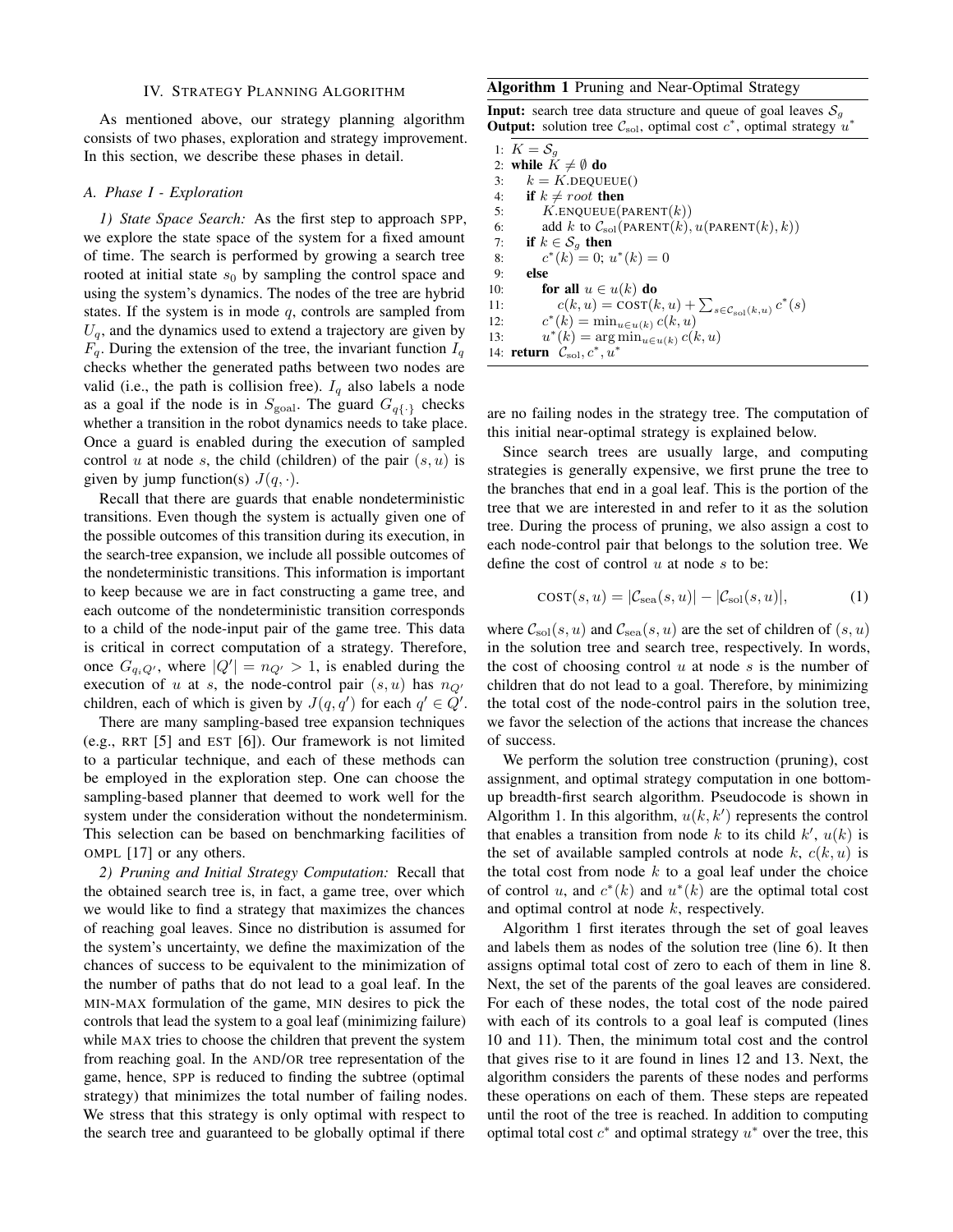### Algorithm 2 Guided Path-Generation

**Input:** solution tree, failing nodes  $S<sub>fail</sub>$ , max time  $T<sub>imp</sub>$ , max path length  $L_{\text{path}}$ , number of controls  $N_u$ , number of look-ahead nodes  $N_l$ , weights w, goal set  $S_{\text{goal}}$ , goal leaves  $S_g$ Output: a new set of goal leaves

|     | 1: while ( $S_{\text{fail}} \neq \emptyset$ and $time < T_{\text{imp}}$ ) do |
|-----|------------------------------------------------------------------------------|
| 2:  | $s_f \leftarrow S_{\text{fail}}$ .DEQUEUE()                                  |
| 3:  | $L \leftarrow 0$                                                             |
| 4:  | while $(s_f \notin S_{\text{goal}}$ and $L \leq L_{\text{path}})$ do         |
| 5:  | $s_n \leftarrow$ NEARESTSOLTREENODE $(s_f)$                                  |
| 6:  | $prog \leftarrow -\infty$                                                    |
| 7:  | for $i = 1$ to $N_u$ do                                                      |
| 8:  | $u_{\rm smp} \leftarrow$ SAMPLECONTROL $(s_f)$                               |
| 9:  | $\mathcal{S}_{\text{ext}} \leftarrow \text{EXTEND}(s_f, u_{\text{smp}})$     |
| 10: | $p_{temp} \leftarrow$ PROGRESS $(s_f, S_{ext}, s_n, N_l, w)$                 |
| 11: | if $p_{temp} < prog$ then                                                    |
| 12: | $prog \leftarrow p_{temp}; S^* \leftarrow S_{ext}; u(s) \leftarrow u_{smp}$  |
| 13: | for all $s^* \in S^*$ do                                                     |
| 14: | PARENT $(s^*) \leftarrow s_f$                                                |
| 15: | add $s^*$ to children of $(s_f, u_{\text{sup}})$                             |
| 16: | if $s^* \in S_{\text{goal}}$ then                                            |
| 17: | add $s^*$ to $\mathcal{S}_g$                                                 |
| 18: | $s^* \leftarrow S^*$ .DEQUEUE()                                              |
| 19: | add $S^*$ to $S_{\text{fail}}$                                               |
| 20: | $L \leftarrow L + \text{DIST}(s_f, s^*)$                                     |
| 21: | $s_f \leftarrow s^*$                                                         |
| 22: | if $s_f \notin S_{\text{goal}}$ then                                         |
| 23: | $\mathcal{S}_{\text{fail}}$ . ENQUEUE $(s_f)$                                |
|     | 24: return $S_a$                                                             |

algorithm implicitly generates the solution tree by returning the relation  $C_{\text{sol}}$  in "one pass" of the tree.

# *B. Phase II - Strategy Improvement*

In the second phase of the planning algorithm, we focus on improving strategy  $u^*$  obtained in the first phase if  $c^*(root)$ 0. We propose a sampling-based path generator that uses the solution-tree branches as a guide since all of the branches of this tree end in  $S_{\text{goal}}$ .

*1)* Guided Path-Generation: Recall that  $S<sub>fail</sub>$  is the set of children of the strategy tree node-control pair  $(s, u^*(s))$  that put the robot on a failing path. The guided path-generator portion of the algorithm iteratively extends a path from each  $s_f \in S_{\text{fail}}$  by maximizing the progress of following the nearest solution tree branch. This progress is measured through distance-based function PROGRESS which rewards the nodes that closely follow a successful path of the solution tree and penalizes the controls that result in nondeterministic transitions. The pseudocode of the guided path-generation algorithm is shown in Algorithm 2.

Algorithm 2 first picks a node  $s_f \in S_{\text{fail}}$  and finds the nearest solution tree node to it. The algorithm then samples  $N_u$  controls at  $s_f$  and extends new nodes  $S_{ext}$  from  $s_f$ for each sampled control. Next, it measures the progress of the newly extended nodes toward the nearest solution-tree path using PROGRESS function. Nodes with best progress are selected as the children of  $s_f$  (lines 7-15). Next, one of the extended nodes in  $\mathcal{S}_{ext}$  is picked for the next iteration of the node extension portion of the algorithm, and the rest of the extended nodes are added to  $S<sub>fail</sub>$ . Once the extended

## Algorithm 3 Progress Function PROGRESS

**Input:** solution tree, current node  $s_c$ , new nodes  $\mathcal{S}_{ext}$ , nearest sol. tree node  $s_n$ , number of look-ahead nodes  $N_l$ , weights w **Output:** progress for  $S_{\text{ext}}$  with respect to the subtree rooted at  $s_n$ 

1: for all  $s_e \in S_{ext}$  do<br>2: if  $s_e \in S_{\text{goal}}$  then 2: if  $s_e \in S_{\text{goal}}$  then<br>3:  $S_{\text{ext}} \leftarrow S_{\text{ext}}$  –  $\mathcal{S}_{\mathrm{ext}} \leftarrow \mathcal{S}_{\mathrm{ext}} - \{s_e\}$ 4: if  $S_{\text{ext}} = \emptyset$  then<br>5: **return**  $\infty$ 5: return ∞ 6:  $d^c \leftarrow \text{PROGRESSDIST}(s, s_n, \mathcal{S}_g, N_l)$ 7:  $i \leftarrow 1$ 8: for all  $s_e \in S_{ext}$  do<br>9:  $d_i^e \leftarrow$  Progressl 9:  $d_i^e \leftarrow \text{PROGRESSDIST}(s_e, s_n, \mathcal{S}_g, |d^c|)$ 10:  $i \leftarrow i + 1$ 11: **return**  $\sum_{i=0}^{|d^c|} w(s_n) \frac{d_i^c - \sum_{d \in d_i^c} d}{d^c}$  $d^c$ 

node is in  $S_{\text{goal}}$ , the path generation from  $s_f$  is complete, and the algorithm starts a new round of path generation by picking another state from  $S<sub>fail</sub>$ . If the length of the generated path from  $s_f$  exceeds  $\hat{L}_{\text{path}}$  without reaching the goal, the algorithm moves on to the next state in  $S<sub>fail</sub>$  and inserts  $s_f$ to the back of  $S<sub>fail</sub>$  to revisit later. Algorithm 2 terminates if it runs out of time  $T_{\text{imp}}$ , or  $S_{\text{fail}}$  is empty (i.e., a global optimal strategy is obtained).

*2) Progress Function:* The success of the guided pathgeneration algorithm highly depends on PROGRESS. This function determines how closely the generated path follows an existing successful path by assigning a reward to the extended nodes. The pseudocode of the progress function that we propose is shown in Algorithm 3. It considers the current node  $s_c$ , the nearest solution-tree node  $s_n$ , and  $N_l$ nodes down from  $s_n$ , which are referred to as the lookahead nodes. Let  $S_{\text{sol}}$  denote the set of considered nodes from the solution tree (i.e.,  $s_n$  and  $N_l$  look-ahead nodes). PROGRESS measures progress as weighted percent decrease in the distance from the extended nodes to each of the nodes in  $S_{\text{sol}}$ . The general form of this function is

$$
\sum_{s \in \mathcal{S}_{\text{sol}}} w(s) \frac{\text{DIST}(s_c, s) - \sum_{s_e \in \mathcal{S}_{\text{ext}}} \text{DIST}(s_e, s)}{\text{DIST}(s_c, s)},\tag{2}
$$

where  $w(s)$  is a given weight on the progress towards node s. Function  $DIST(s, s')$  computes the distance between  $s =$  $(q, x)$  and  $s' = (q', x')$  over the projection of x and x' onto the space that they share. Note that the smallest dimension of this space is two for a robot operating in a two-dimensional workspace (i.e.,  $x_1$  and  $x_2$ ). PROGRESS penalizes the controls that result in nondeterministic transitions by considering the sum of the distances of the extended notes in  $S_{\text{ext}}$  to s as the distance of  $S_{\text{ext}}$  to the solution tree.

The parameters  $w(\cdot)$  and  $N_l$  provide the necessary tools for a user to tune the progress function for different settings. For instance, by assigning large weights to the immediate nodes and small weights to the farther look-ahead nodes, PROGRESS favors the extended nodes that are closer to the solution tree path over those that are farther, including the ones that are closer to the gaol set. This results in generating conservative paths that spend more time to stay close to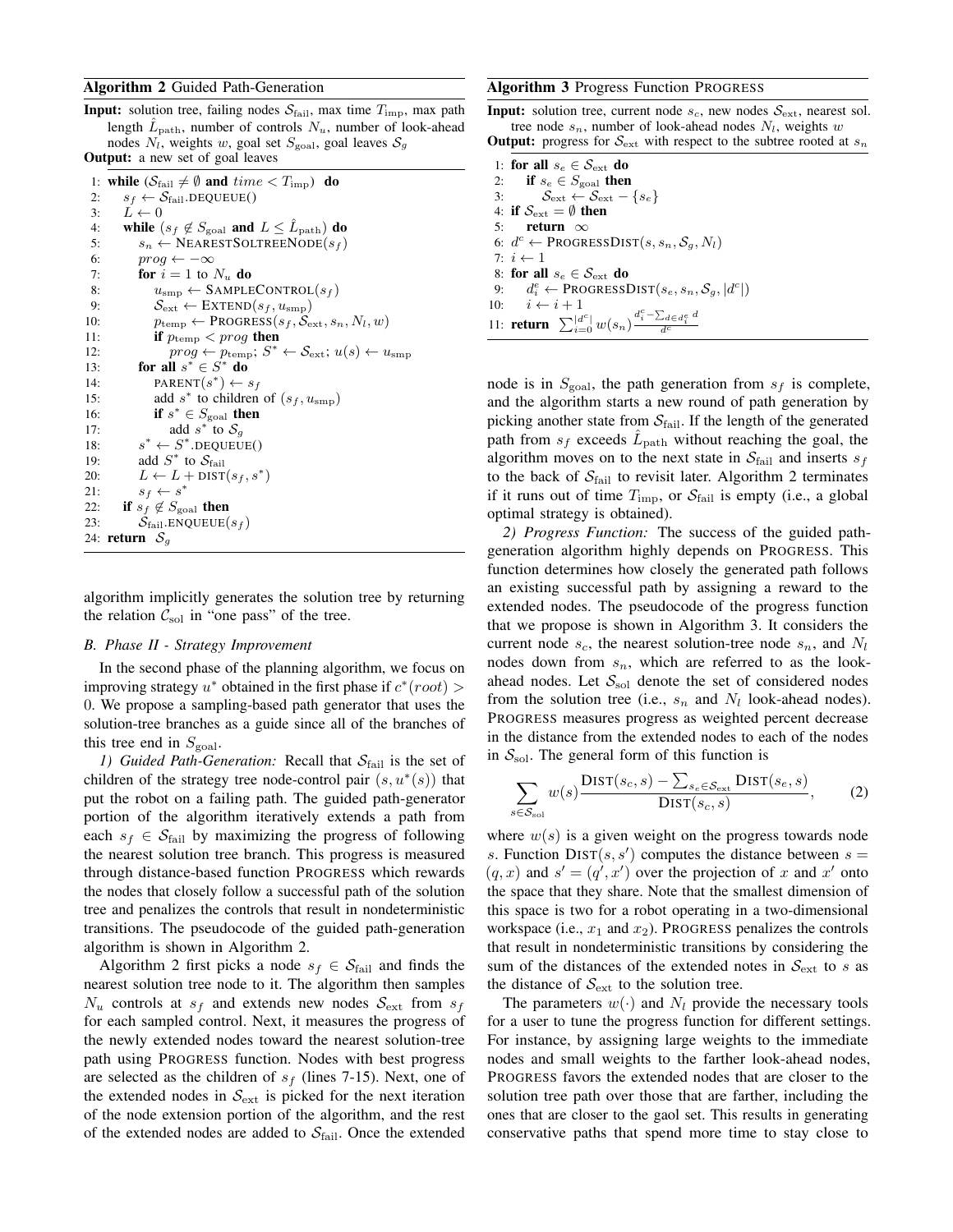

Fig. 2: Four environments of the case studies. Initial position and goal region are shown as blue and green circles, respectively.

the solution tree path than to make progress towards goal. Such a progress function is well-suited for the environments with narrow passages for instance. On the contrary, for the environments with open spaces, one would favor fast progress towards goal over staying tightly close to the solution tree path by assigning larger weights to the farther away lookahead nodes. The number of look-ahead nodes  $N_l$  can be viewed as the horizon parameter of the path generator of the solution-tree path. By selecting large  $N_l$ , one gives the path generator more information on its guide. This results in a node selection process that takes future steps into consideration.

Algorithm 3 provides the pseudocode of PROGRESS. It only considers the extended nodes in  $S_{\text{ext}}$  that are not in goal. Hence, it starts by checking if the extended nodes are in  $S_{\text{goal}}$ . If they all have reached goal, then the largest reward (infinity) is returned to force the selection of these nodes by the path generator (lines 1-5). Next, the algorithm considers the look-ahead information. The selection of the look-ahead nodes and the computation of the distances to them are done by PROGRESS $DIST(s, s', \mathcal{S}_g, N_l)$ . This function selects the look-ahead nodes for s iteratively. In the first iteration, the closest child of the solution tree node  $s'$  to s is picked as the first look-ahead node and is assigned to  $s'$  for the next iteration. PROGRESSDIST repeats this step for  $N_l$  iterations or until the look-ahead node is a goal leaf. PROGRESSDIST returns a list of distances from s to these look-ahead nodes. By allowing the selection of the look-ahead nodes to be a function of the considered extended node, the algorithm ensures an accurate measurement of the progress. The value of the progress is then computed according to (2).

In the implementation of Algorithms 2 and 3, some heuristics can be taken into consideration to improve the performance of the algorithms. For instance, note that larger number of branches in the solution tree provides more guides for the path generator. Thus, one can sort the nodes in  $S<sub>fail</sub>$ with respect to their locations in the tree. By giving priority to the nodes in the bottom of the tree for path generation, not only shorter time is required to generate a successful path, but also as the algorithm proceeds to the farther away nodes, more options are available for the path generator to follow.

# V. CASE STUDIES

We evaluated our strategy planning algorithm for complex robot dynamics with different number of nondeterministic



Fig. 3: Box plots of strategy data obtained from different planning methods for a the second-order car with one nondeterministic transition in the environments in Fig. 2 over 50 runs. The planning methods were: 60 seconds of exploration, 300 seconds of exploration, and 60 seconds of exploration followed by 240 seconds of strategy improvement.

transitions in the environments shown in Fig. 2. In these case studies, we used an RRT-like planner to extend the search tree. The obtained results suggest that the near-optimal strategies generated in the first phase of the algorithm generally have large chances of failure, and the guided path-generator can significantly improve these strategies.

The implementation of our algorithm is in C++ using OMPL [17]. All of the case studies were run on a AMD FX-4100 Quad-Core machine with 16 GB RAM. We used the progress function parameters  $N_l = 3$  and  $w(s) = \text{DIST}(s_c, s)$  in (2).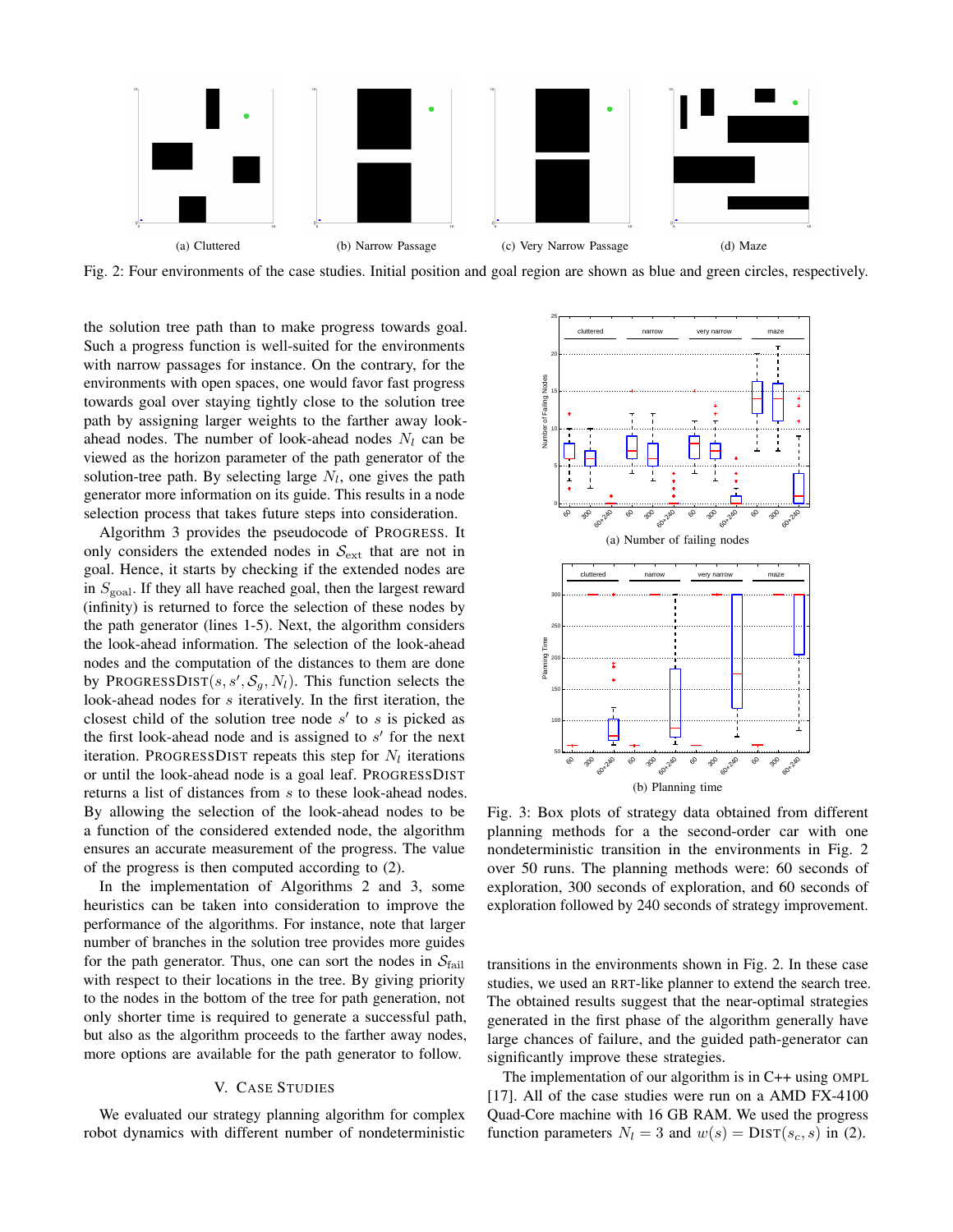

Fig. 4: Samples of planning trees for the system described in Sec. V-A. (a) Solution tree obtained from pruning the search tree. (b) Initial strategy tree over the solution tree in (a). (c) Improved strategy tree computed by the guide path-generator. Diamond indicates that the node has at least one child that is not in the solution tree. The nondeterministic transitions are shown in red.

#### *A. Case Study I*

In this case study, we considered a three-gear second-order car robot which is subject to nondeterminism when it has to shift from gear two to three. In this case, the robot could mistakenly change to gear one instead of three. The graph representation of the hybrid model of this car is shown in Fig. 1. Geometrically, the robot is modeled as a rectangle with length  $r_l = 0.2$  and width  $r_w = 0.1$ . The continuous dynamics of the robot is given by  $\dot{x_1} = v \cos(\theta)$ ,  $\dot{x_2} =$  $v \sin(\theta)$ ,  $\dot{\theta} = v$ ,  $\dot{v} = u_1$ ,  $\dot{\psi} = u_2$ , where heading angle  $\theta \in [-\pi, \pi]$ , velocity  $v \in [-\frac{1}{6}, \frac{1}{2}]$ , and steering angle  $\psi \in$  $[-\frac{\pi}{6}, \frac{\pi}{6}]$ . There are two control inputs to the system: linear acceleration  $u_1 \in \left[-\frac{1}{6}, \frac{g}{6}\right]$  and steering angle acceleration  $u_2 \in [-\frac{\pi}{6}, \frac{\pi}{6}]$ , where  $\hat{g}$  is the gear number.

As shown in Fig. 1, we model each gear as a separate discrete mode of the hybrid system. The switching conditions (guards) of gears is as follows. When in  $g < 3$ , the car achieves velocity  $v > \frac{g}{6}$ , then the car switches to gear  $g + 1$ . When in gear  $g > 1$ , the car achieves velocity  $v < \frac{g-1}{6}$ , then the car switches to gear  $g - 1$ . Immediately following a gear switch, the acceleration input bounds are updated accordingly. For the nondeterministic transition from gear two to gear one, the jump function assigns values to the states according to the above dynamics except for the value of  $v$ . It sets  $v = \frac{1}{6} - 10^{-3}$  to avoid an immediate triggering of  $G_{g_1 g_2}$ .

We used our strategy planning algorithm to plan for this robot in the environments shown in Fig. 2. The black regions are the obstacles, and the green circle is the goal region. The initial state of the robot was at  $x_1 = x_2 = 0.2$ ,  $v = 0$ ,  $\theta =$  $\psi = 0$ . The invariant function returns true if the robot collides with an obstacle or visits the goal region in gear one. To show the efficacy of our two-phase algorithm, we compared the strategies obtained by the two-phase planner (exploration and strategy improvement) with the ones from just the exploration phase (search tree expansion) over 50 rounds of planning. We set the total planning time to 300 seconds, 60 seconds of which was spent on exploration  $T_{\text{exp}} = 60$  and 240 seconds

on path generation  $T_{\text{imp}} = 240$ . We compared these results with planning with search tree expansion for durations of 60 seconds and 300 seconds. These times were chosen arbitrarily.

Fig. 3a shows the box plots of the total number of failing nodes (nodes that do not lead to a goal) of the obtained strategy tree in each environment. They show that there are not a lot of differences between the number of failing nodes of the strategies based on the 60 second and 300 seconds of phase I. On the contrary, if the extra 240 seconds is spent on generating new paths (phase II), the number of failing nodes can be significantly reduced. For the cluttered, narrowpassage, and very narrow-passage environments, the guided path-generator brought down the median of the number of the failing nodes to zero (hence, globally optimal strategies) from 6, 7, and 8, respectively. In the maze environment, the median was reduced to 1 from 14. Moreover, as the planning time plots in Fig. 3b illustrates, the two-phase planner terminated (found a global optimal strategy) way before the allowed maximum planning time. These results suggest that it is preferable to allocate more time to path generation than the exploration stage.

Fig. 4 illustrates a sample of the various trees attained in each phase of planning in the cluttered environment. Fig. 4a shows the solution tree that is obtained after pruning the search tree in the first phase of planning. Even though, this tree includes many branches to goal, the optimal strategy over it has 9 failing nodes with two branches to goal as shown in Fig. 4b. The diamonds denote the nodes with at least one child out of the solution tree. The nondeterministic transitions are shown in red color. In the second phase, the guided pathgenerator successfully computed a path from each of the failing nodes to the goal by using the solution tree in Fig. 4a as a guide. In other words, phase II of the algorithm improved a near-optimal strategy to a global optimal strategy, Fig. 4c.

## *B. Case Study II*

In this case study, we show that the proposed planning framework is effective for the hybrid systems with larger